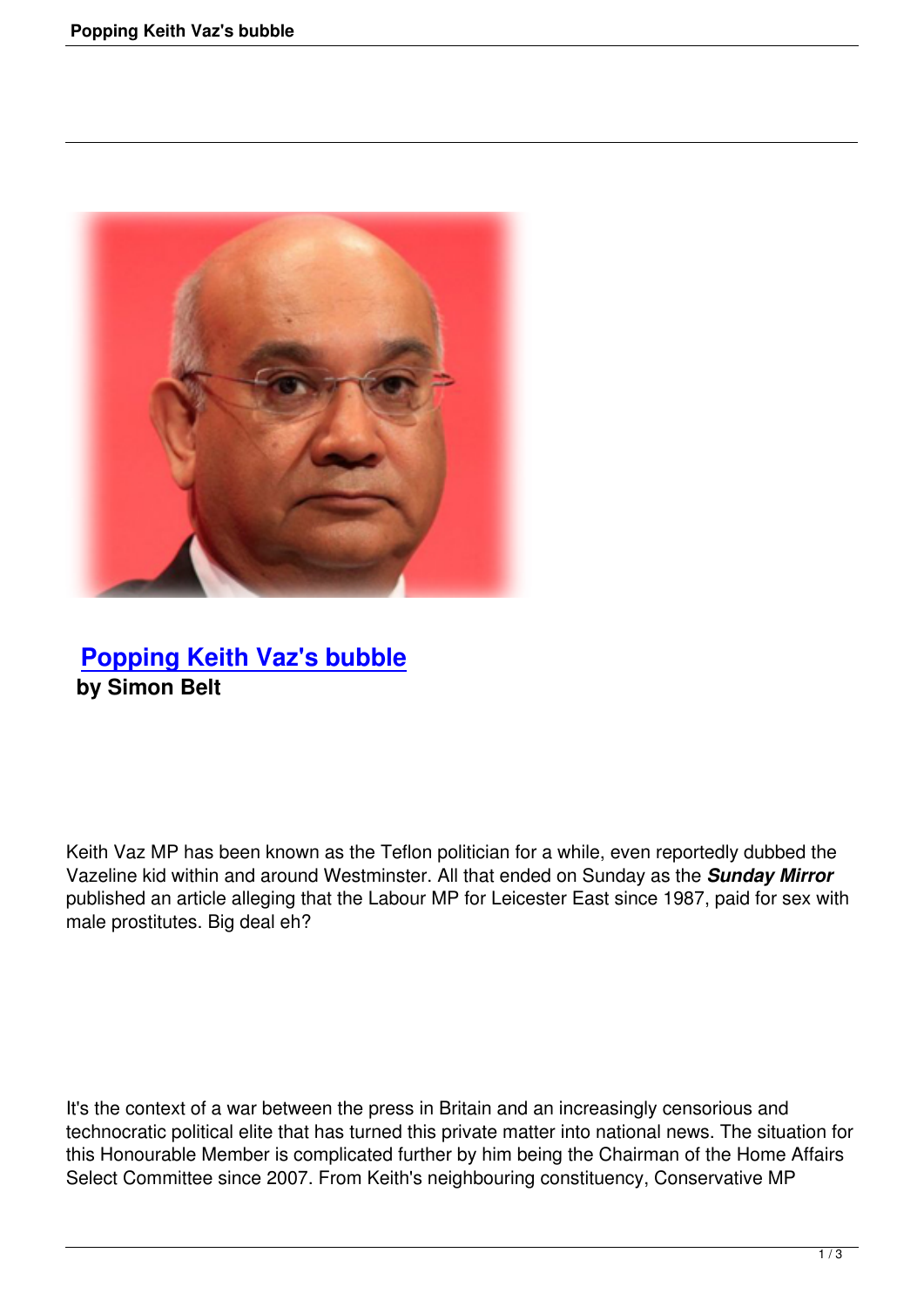Andrew Bridgen has wasted no time in saying that he'll be reporting Mr Vaz MP to the Commons Standards watchdog and perhaps the police.

In terms of the alleged facts of the situation, nothing particularly problematic seems to have taken place, and as far as the shenanigans of some MPs have been revealed, it's a tad mundane. No laws seem to have been broken, and sex between adult men began being decriminalised with the Sexual Offences Act 1967 and sensibly is now on a par with other sexual activity. The use of poppers in the reported liaison is also pretty mundane by some of more wild revelations of heady drug fuelled sex parties of a previous, and in some ways, more liberal eras. Should we see the popping of Vaz's Teflon coated balloon more than a personal annoyance?

Simon Danczuk, Labour MP for Rochdale said on LBC "He's clearly been struggling with his sexuality. It won't be easy in terms of his family, dealing with the fallout.", which is understanding from someone also facing some of the same limelight for the profile he's got. The more heartening aspect of Simon Danczuk's intervention though was to publicly rebuff the notion that the press, and especially the tabloid press, should not be curtailed for such investigative reporting, however prurient it is.

Perhaps a little tongue in cheek and less charitable, though equally robust was Katie Hopkins saying "We all have grubby secrets… Go you. Little bit of sympathy and support for Keith Vaz this morning. Little bit of a shocker to find out your whole private life has been made public. Rock on Keith Vaz". There are clearly some personal and party political gripes being aired through causing Keith Vaz and his family some unnecessary distress, but the solution is surely to end the futile war between politics and the press.